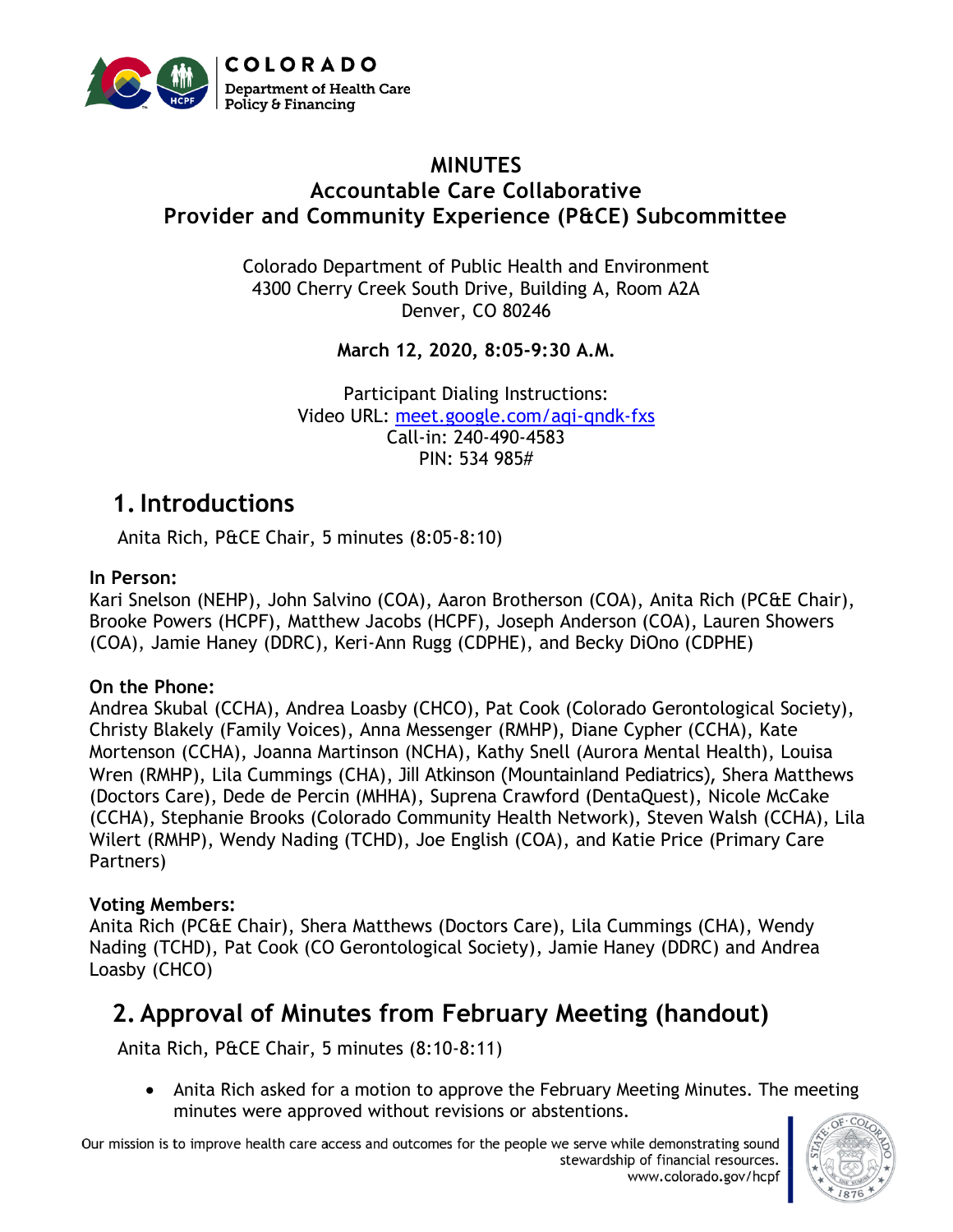# **3. State PIAC Update**

Dede de Percin, State PIAC member 5 minutes (8:11-8:15)

- Presentation on Behavioral Health Task Force details on PIAC website under February meeting
- Tracy Johnson attended the February PIAC meeting and addressed the following topics
	- o Public Charge
	- o Decline on public enrollment
	- o Pressure from Centers for Medicare and Medicare Services (CMS)
		- **Payment Error Rate Measurement (PERM)**
		- Going after states over 3% audit threshold can claw back money
		- Currently Colorado's PERM is 28%
		- Tens of millions of dollars, if not more, are at risk
- Churn Report Draft on PIAC website under February meeting
- Anita expressed concerns with CMS using a small sample to determine PERM
- Shera ~35,000 members were found ineligible for Medicaid and 85% of members have new claims

## **4. Objective Areas**

RAEs, 13 minutes each (8:15-9:25)

- Care Coordination Overviews (RAEs 1, 2, 3&5, 4 and 6&7)
- **Question** Will we get copies of these slides? Yes
- RAE 1 [Presentation](https://www.colorado.gov/pacific/sites/default/files/PIAC%20Provider%20and%20Community%20Experience%20Subcommittee%20Rocky%20Mountain%20Health%20Care%20Coordination%20Overview%20PowerPoint%20March%202020.pdf)
	- o Geographic overview six sub-regions
	- o Overview of Care Coordination Teams: a) RMHP Care Coordinators, b) Integrated Community Care Teams, and c) Partnership with Community Agencies
	- $\circ$  Overview of Care Coordination Outreach: a) Clinical Events, b) Special Populations, c) Referrals, and d) Community Outreach
	- o Overview of RMHP Care Coordinators: a) RN Case Managers, b) BH Professionals, c) Social Workers, and d) Outreach Coordinators
	- o Overview of Unique Members with Extended Care Coordination Data **EXECO BROKER DIGION BY ADDET AND PROMIT IS SET I**
	- $\circ$  Connection of care coordination efforts to the Pyramid Approach and Population Stratification
		- Created new programs to support the pyramid approach and sub populations
		- **•** Top four conditions for focus Anxiety, Depression, Diabetes, and Chronic Pain
- RAE 2 [Presentation](https://www.colorado.gov/pacific/sites/default/files/PIAC%20Provider%20and%20Community%20Experience%20Subcommittee%20Northeast%20Health%20Partners%20RAE%202%20PowerPoint%20March%202020.pdf)
	- o Overview of Northeast Health Partners LLC structure
	- o Overview of geography covered and unique regional factors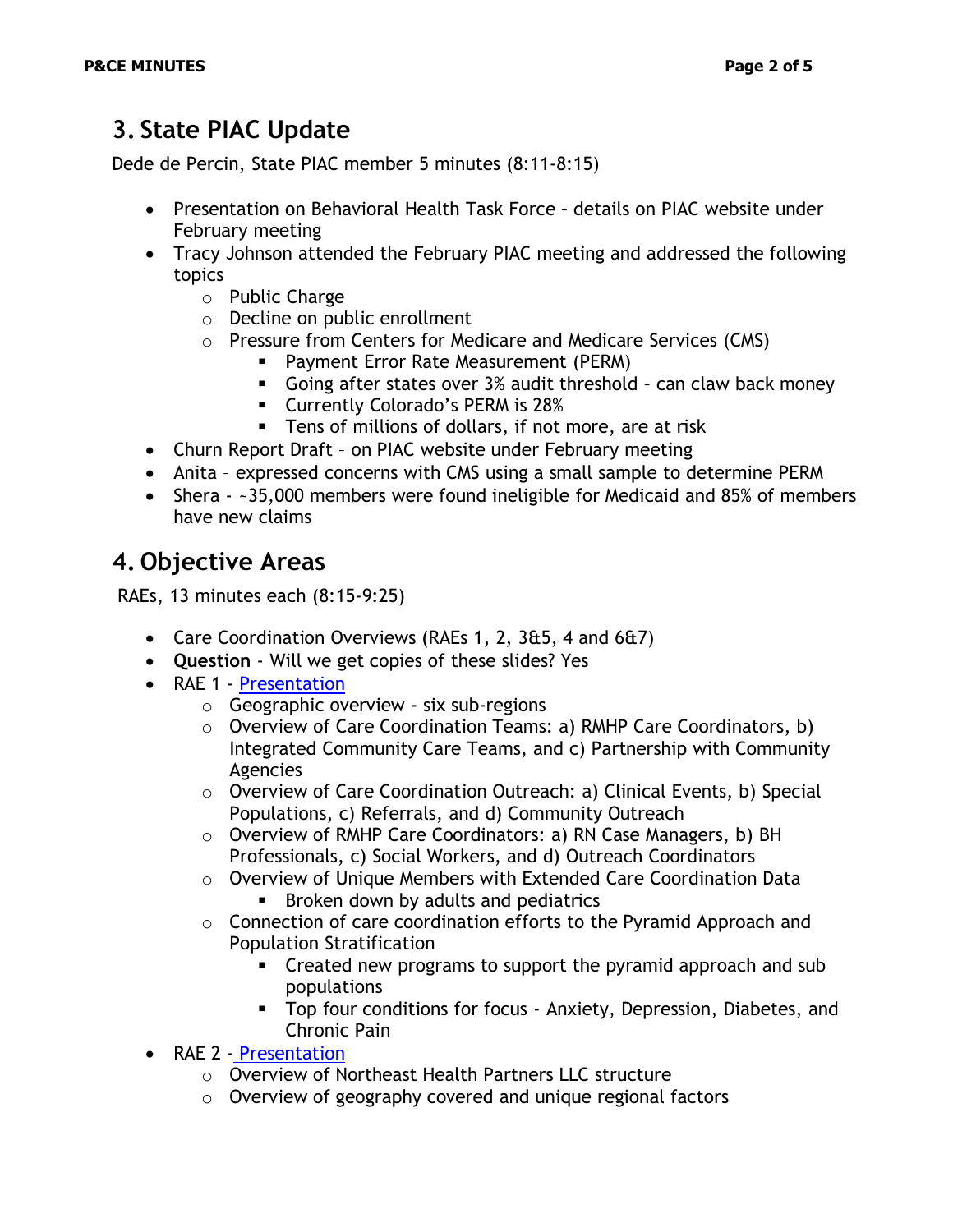- Unique regional factors: a) Suicide Rates, b) Poverty Rates, c) Refugee/Immigration Population, and d) Public Charge Rule
- $\circ$  Local teams (boots on ground) conduct face-to-face and relationship building outreach efforts
- o Delegated Care Coordination Model 3 Tiers: a) Accountable, b) Collaborative, and c) Contributing
- $\circ$  LIGHT BEAM is the system used to stratify populations
- o Overview of the Delegated Care Coordination Entities
	- **Primary NHP Care Coordination Provider North Colorado Health** Alliance
	- Delegated Providers Sunrise, Peak Vista, Salud, Family Physicians of Greely
- $\circ$  Overview of the care coordination considerations to include being accessible to members, respecting member preferences, and being culturally responsive
- $\circ$  54.4% of complex members were engaged in care coordination prior to identification
- $\circ$  Overview of deliberate vs. extended care coordination interventions
- o Overview of care coordination examples
- o Overview of the care coordination communication and referral process
- o Overview of the NHP Care Coordinator's responsibilities
- $\circ$  Identification of what constitutes a high-quality referral or transition
- $\circ$  Successes include local level of intervention in region and the ability to receive real time referrals from partner agencies regarding members
- o Challenges include attribution and changing requirements
- RAE 3&5 [Presentation](https://www.colorado.gov/pacific/sites/default/files/PIAC%20Provider%20and%20Community%20Experience%20Subcommittee%20Colorado%20Access%20Care%20Coordination%20Model%20and%20Program%20RAE%203%20and%205%20PowerPoint%20March%202020.pdf)
	- o Overview of the Behavioral Health Transitions of Care Model
		- **EXP** Behavioral Health Care Managers are assigned to hospitals and follow every member admitted
		- **.** If a member is attributed to a Mental Health Center (MHC), the MHC may provide care management for the member
		- Care Managers coordinate with the hospitals, providers, and directly with members
		- GOAL: ensure members are connected to care upon discharge
		- Care Management receives referrals from Utilization Management. Providers submit a Prior Authorization for to UM. UM then notifies Care Management of care management needs.
		- Some manages are co-located in the hospitals
		- Care managers also connect with members post-discharge
		- Overview of extended care coordination for complex members
		- Examples include rapid readmits and Creative Solutions calls ■ Members are connected to care management after being psychiatrically hospitalized
		- For members not hospitalized, they can email canBHCareManagement@coaccess.com and a care manager will be assigned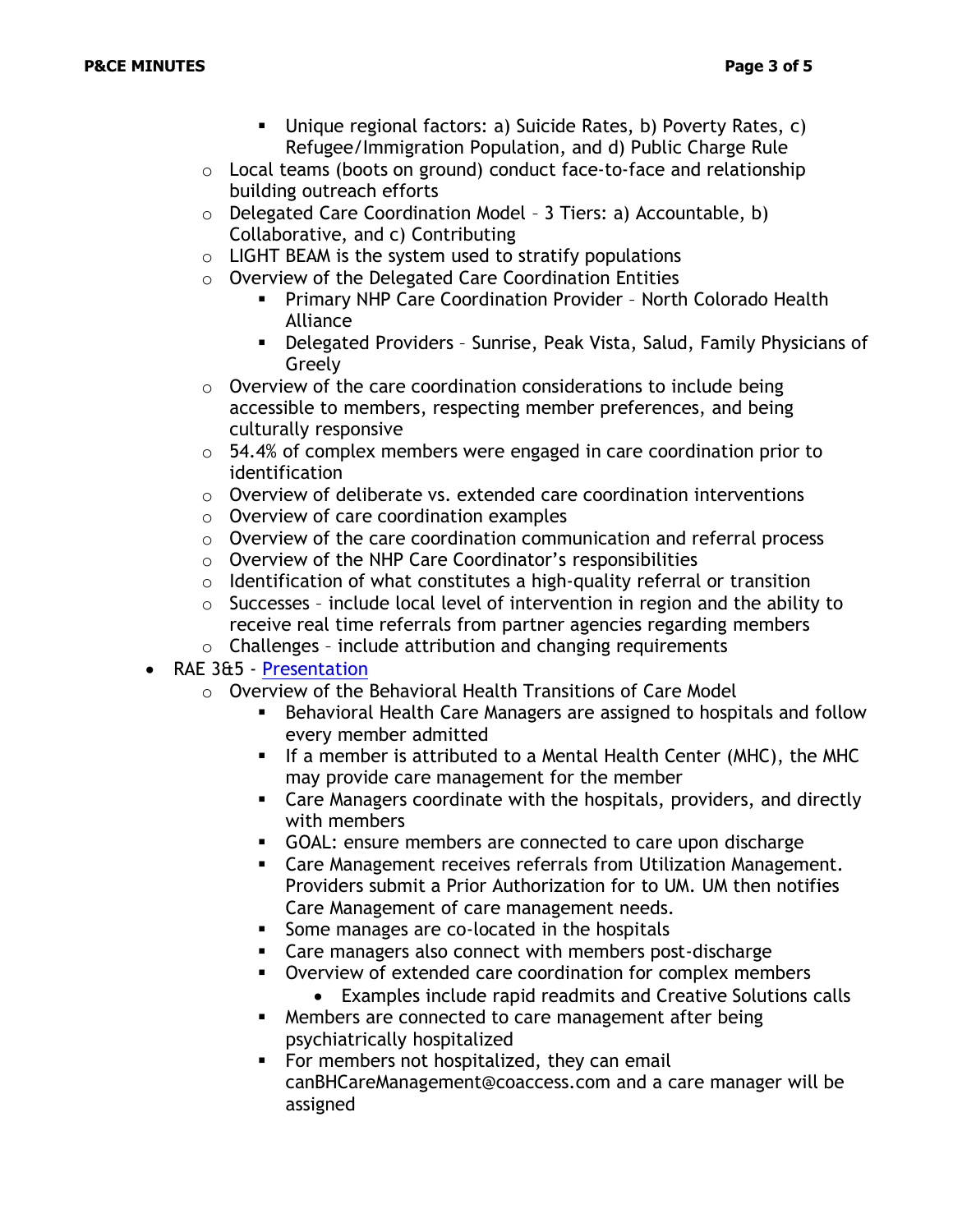- o Overview of Physical Health Transitions of Care
- o Overview of the Clinical Registry of Work connection to Potentially Avoidable Cost efforts for condition management
- o Overview of Healthy Mom Healthy Baby Program
- o Overview of care management for COUP members
- o Overview of care management for Criminal Justice
	- **EXECT** Targets members transitioning from incarceration to provide the right resources
- o EPST
	- Care manager assigned to "Not a Covered Benefit" determinations to coordinate other benefits
- o Child Welfare
	- Care manager assigned to meet needs of foster care members
- $\circ$  Strengths include collaboration with Community Mental Health Centers
- o Challenges include a larger population experiencing homelessness
- $\circ$  Overview of care coordination data from SFY 18/19 for deliberate and extended care coordination services
- RAE 4 [Presentation](https://www.colorado.gov/pacific/sites/default/files/PIAC%20Provider%20and%20Community%20Experience%20Subcommittee%20Health%20Colorado%20RAE%204%20PowerPoint%20March%202020.pdf)
	- o Overview of Health Colorado Inc.'s history and structure
	- o Overview of geography covered, member make-up, and unique regional factors, such as transportation and access to food barriers
	- o Overview of the delegated care coordination entities Health Solutions, High Plains, Salud, San Luis Valley Behavioral Health, San Luis Valley Medical, Solvista, Southeast Health Group, and Valley Wide
	- o Care Coordination Model
		- Integrated behavioral and physical health care coordination efforts
		- Overview of care coordination member considerations, such as accessibility to members and being culturally responsive
	- o Change of focus to address complex members
	- o Overview of care coordination goals and desired outcomes for complex members
	- $\circ$  Data from SFY18-19 for deliberate and extended care coordination interventions
		- ~40% penetration rate of engaging complex members
	- o Overview of care coordination efforts and the communication/referral process
	- o Overview of the HCI Care Coordinators' role and responsibilities
		- Heavily involved with coordination of specialty care
	- o Successes include longstanding partnerships in community
	- o Challenges include access to care and unnecessary utilization of services
	- o Plans for Improvement include integration of the Essette Tool
- RAE 6&7 [Presentation](https://www.colorado.gov/pacific/sites/default/files/PIAC%20Provider%20and%20Community%20Experience%20Subcommittee%20Colorado%20Community%20Health%20Alliance%20RAE%206%20and%207%20PowerPoint%20March%202020.pdf)
	- o Overview of CCHA structure and geographic make-up
	- o Interdisciplinary approach to care coordination to include RN, Social Work, BH, Peer Support Specialists, Outreach Care Specialists, and Member Support Specialists